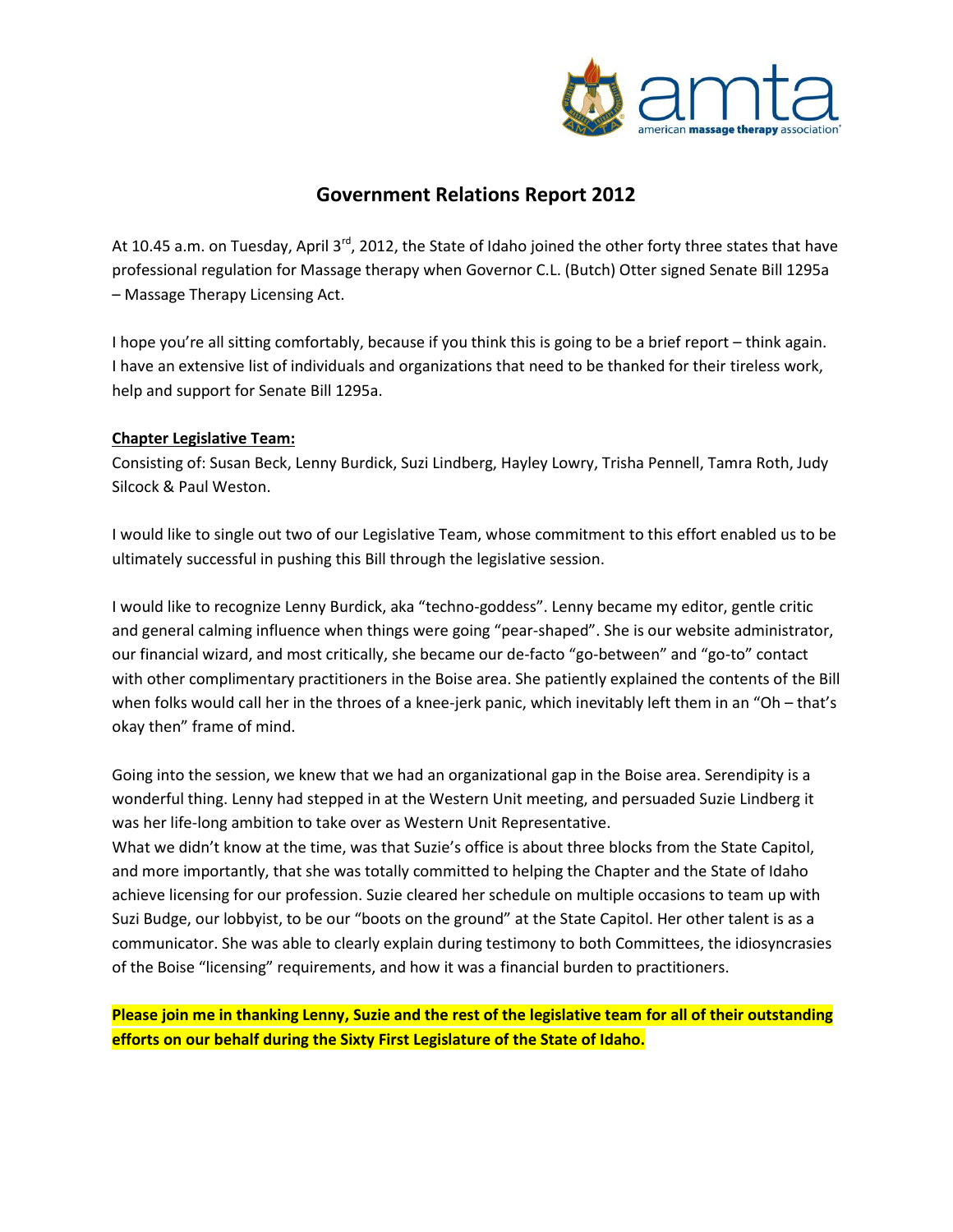



## **The "team" in conference at the State Capitol**

Paul Weston, Suzi Budge, Hayley Lowry, Trisha Pennell, Ryan Fitzgerald, Suzie Lindberg & Susan Beck

#### **Chapter Professional Legislative Team:**

Suzanne Budge (Lobbyist) & Sally Hacking (Consultant).

We were so fortunate to have had such outstanding professional support from Sally Hacking, our Government Relations Consultant and Suzi Budge, our Legislative Lobbyist.

Sally's expertise and experience in national and state government relations proved time and time again to be critical to our success. Her willingness to jump in with a piercingly accurate judgment at just the right time resolved any number of sticky legislative questions. When there was doubt – there was Sally!

If there was one thing that I came away with from the legislative session, it was the fact that Suzi was held in such high regard and truly respected by legislators from both sides, as well as her professional lobbyist peers. I learnt more about Idaho politics and the legislative process, and how it really works from shadowing Suzi around the Capitol for a few days than, to be honest, I ever really wanted to know! **To be absolutely clear about this – Senate Bill 1295a would not have passed this legislative session without Suzi's expertise, guidance and powers of persuasion.**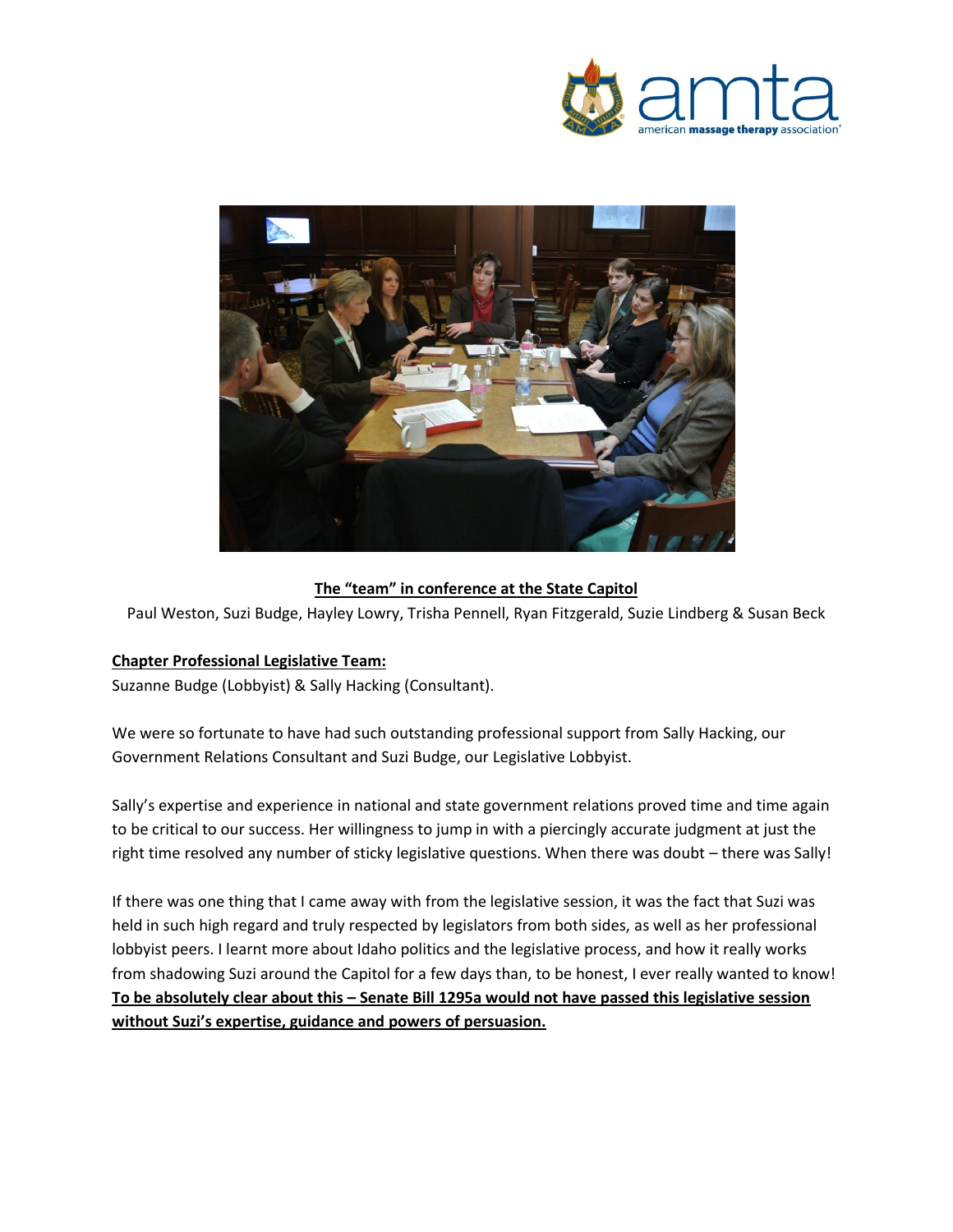

### **AMTA National Legislative Team:**

Donovan Griffith, Joe Roth, Chris Studebaker

Thanks to Joe, Donovan & Chris for their logistical support throughout this campaign. If we needed a conference call at short notice – it happened. If we needed specific legislative information – we got it. A special note of thanks to Joe for helping us through the process when we were struggling to find a legislative lobbyist, and then for working with Suzi Budge, and bringing her on board just when we needed her.

I would also like to thank the AMTA National office team and LLAP grant committee for funding our original LLAP grant, without which, we wouldn't have been able to fund our legislative campaign.

#### **ABMP National Legislative Team:**

Jean Robinson (ABMP Government Relations Director)

I would like to thank Jean for all of her work in supporting our bill on behalf of her ABMP members. She was typically the first to respond to "sticky" emails that had to be dealt with in a timely manner, which she did with her no nonsense and pragmatic approach to government relations. She was able to join us in Boise for the Senate Committee hearing, and did a wonderful job testifying on the Bill's behalf. Unfortunately, she wasn't able to make it for the House Committee hearing due to a family emergency. Thankfully, that resolved happily, and Jean continues to keep her members updated on events here in Idaho via ABMP's website.

## **Organizations that supported SB 1295a:**

- Idaho Association of Chiropractic Physicians Ryan Fitzgerald (Lobbyist)
- Northwest Career Colleges Federation Gena Wikstrom (Executive Director) & Kris Ellis (Lobbyist)
- Idaho Athletic Trainers' Association Brent Faure (President)
- Idaho Physical Therapy Association Alan Crothers (President) & Ben Davenport (Lobbyist)
- Idaho Bureau of Occupational Licenses Tana Cory (Bureau Chief)  $\&$  Roger Hale (Attorney)
- Idaho State Board of Education Harvey Lyter (State Coordinator for Private Colleges & Proprietary Schools)
- Idaho Medical Association Susie Pouliot (Chief Executive) & Ken McClure (Lobbyist)
- Idaho Occupational Therapy Association
- Idaho Nurses Association
- Gritman Medical Center Kara Besst (President & CEO), B.J.Swanson (Chair BOD) & Janie Nirk (Vice Chair - BOD)
- St. Luke's Health System Kamron Keep (Integrative Medicine Coordinator)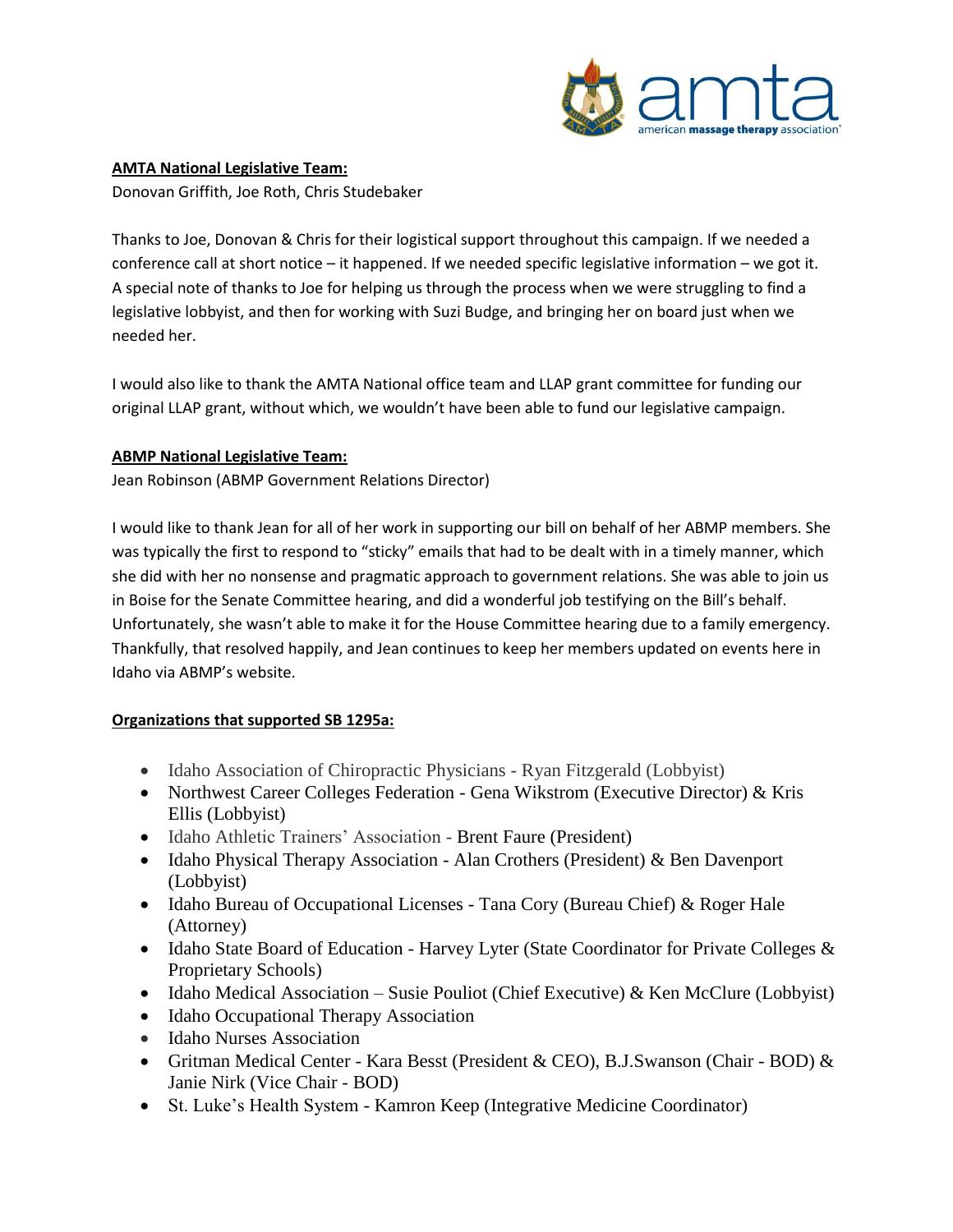



#### **Legislators:**



#### **Senator James (Jim) Hammond - District 5, Kootenai County**

Jim Hammond has been our staunch supporter and Bill sponsor from the start of this legislative effort over three years. At the conclusion of the 2011 legislative session, SB 1078 (our original bill) was formally withdrawn by Senator Hammond, when it became clear that the bill would not receive a hearing. This was due to the Senate Health and Welfare Committee needing as much time as possible to work through state Medicaid cuts. On his instruction, IBOL in collaboration with Legislative Services completed a re-drafting of the bill, bringing it in line with Idaho statute. This gave us the foundation for SB 1295a.

Senator Hammond presented SB 1295a at the Senate Health & Welfare Committee hearing, and despite some unexpected pressure from a couple of Senators, went on to lead the debate on the Senate floor to a successful conclusion. On both occasions, he demonstrated a clear understanding of the subject matter and the importance of the Bill to our profession. Thanks to Senator Hammond who did sterling work on our behalf, and whose commitment and dedication to the citizens of Idaho should be viewed as an example to all legislators.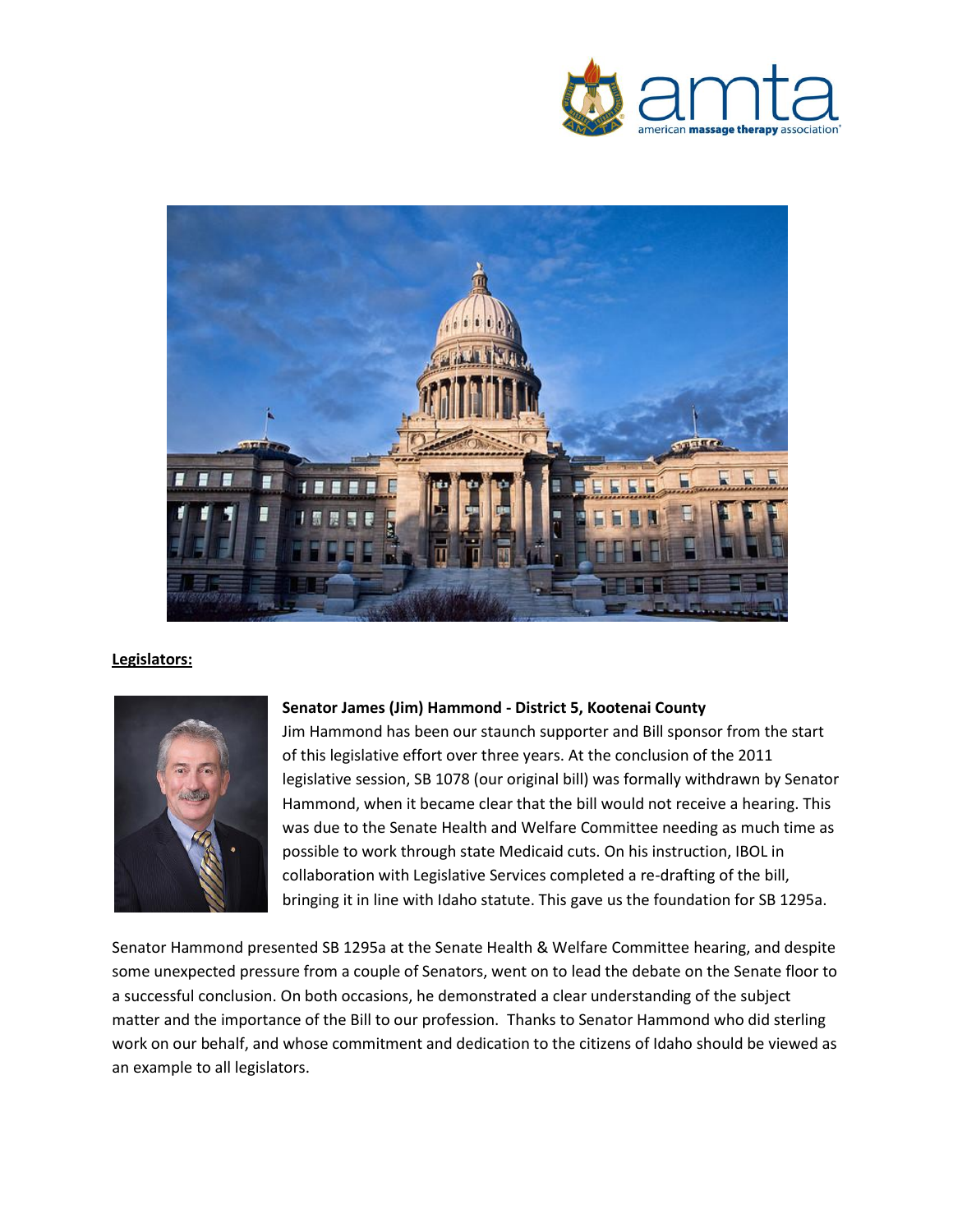



#### **Representative Jim Marriott - District 28, Bingham County**

Representative Marriott was a member of the House Commerce & Human Resources Committee that heard our testimony supporting the Bill, and agreed to sponsor the bill and speak on its behalf during the House debate and final vote.

#### **Notable Supporters of Senate Bill 1295a:**



District 13 – Canyon District 23 – Twin Falls



Senator Patty Anne Lodge (R) - Chair Representative Steve Hartgen (R) - Vice Chair Senate Health & Welfare Committee House Commerce & Human Resources Committee



Rep. Frank Henderson (R) Rep. Wendy Jaquet (D) Rep. John Rusche (D) District 5 – Post Falls **District 25 - Ketchum** Minority Leader





District 7 – Nez Perce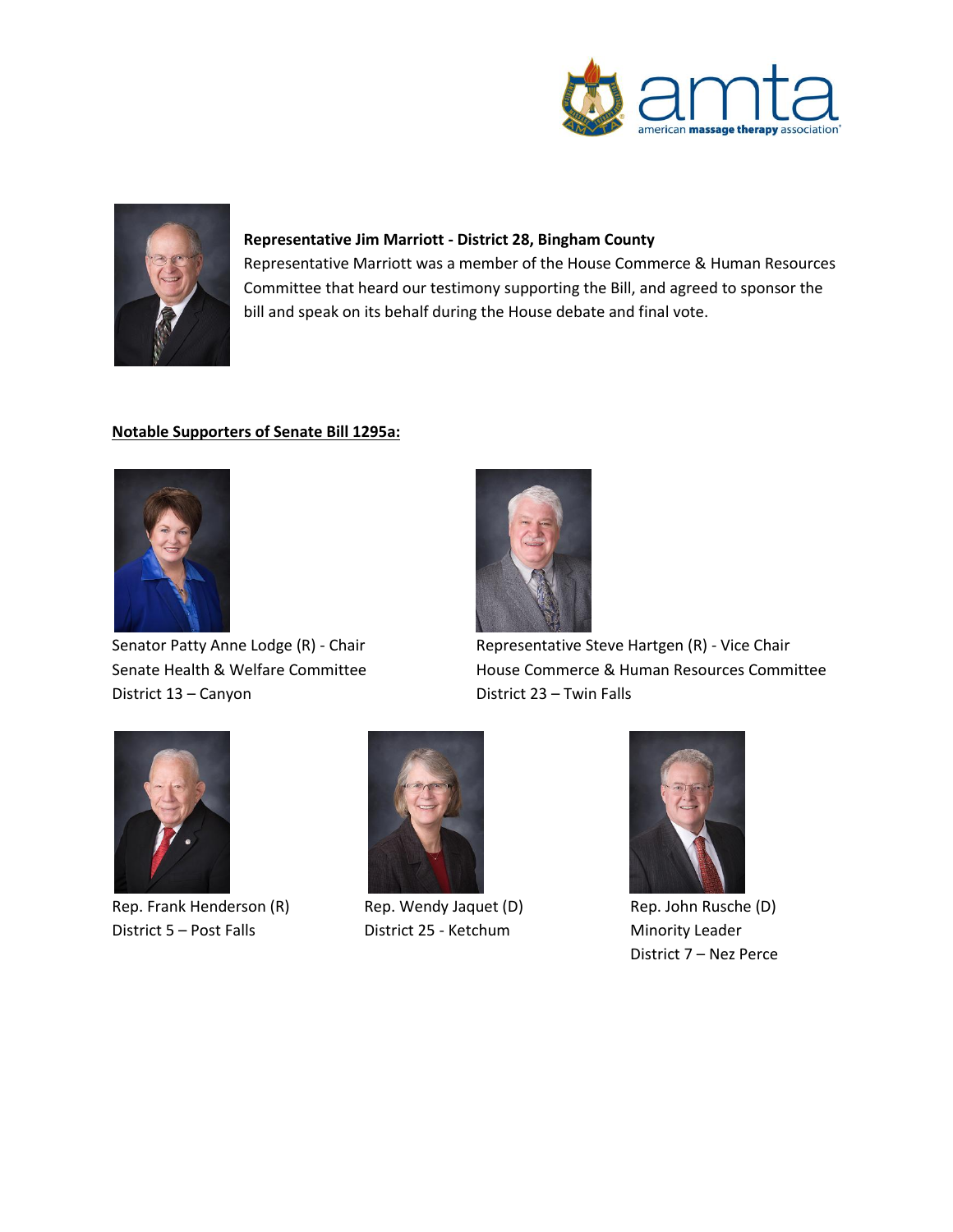

#### **Summary of Process:**

We were quite fortunate to have been successful in passing the bill in the final hours of the session. Many unexpected delays, both procedural and substantive, hindered our progress along the way, any one of which could have ultimately derailed the bill. Although the bill had been in the public venue since the 2011 legislative session, multiple tweaks were required to garner support of other health care practitioners, the private schools, the State Board of Education, and the Bureau of Occupational Licensing.

After clearing the hurdle of the hearing in the Senate Health and Welfare committee, two senators insisted the bill needed to be amended to clarify that the casual backrub would not require licensure, thus the amendment in the Senate to clarify that licensed Massage Therapists would be paid for their services. We can thank Linda Chatburn, a Boise area practitioner, for getting directly engaged with her Senator, Mitch Toryanski, to help break that logjam.

Moving from the Senate side of the legislature to the House, we had laid our groundwork with the Chairman of the House Health & Welfare Committee, Representative Janice McGeachin (R-Idaho Falls), and several members of that committee, during the time our members were in town for the Senate Health and Welfare committee hearing on S1295.

When the bill passed the Senate and moved to the House, S1295 was unexpectedly assigned to a different committee in the House, the House Commerce & Human Resource Committee. We owe a special thanks to Representative Steve Hartgen (R-Twin Falls), who, as acting committee chairman, gave us a special hearing for our bill at a time when many legislative committees were shutting down during the final days of the legislative session.

All of these delays pushed us into the waning days of the session where even a small procedural problem could have doomed the bill. S1295 was voted on in the final days of the legislature and after a lively debate on the House floor, the 39-29 vote was close enough to then get additional scrutiny from the Governor's staff. So, when the bill finally reached the Governor's desk, additional issues were raised about the bill. We were ultimately able to satisfy all of the many concerns (real and perceived) that were raised throughout this circuitous and sometimes tortured process.

(Text & information provided by Suzi Budge)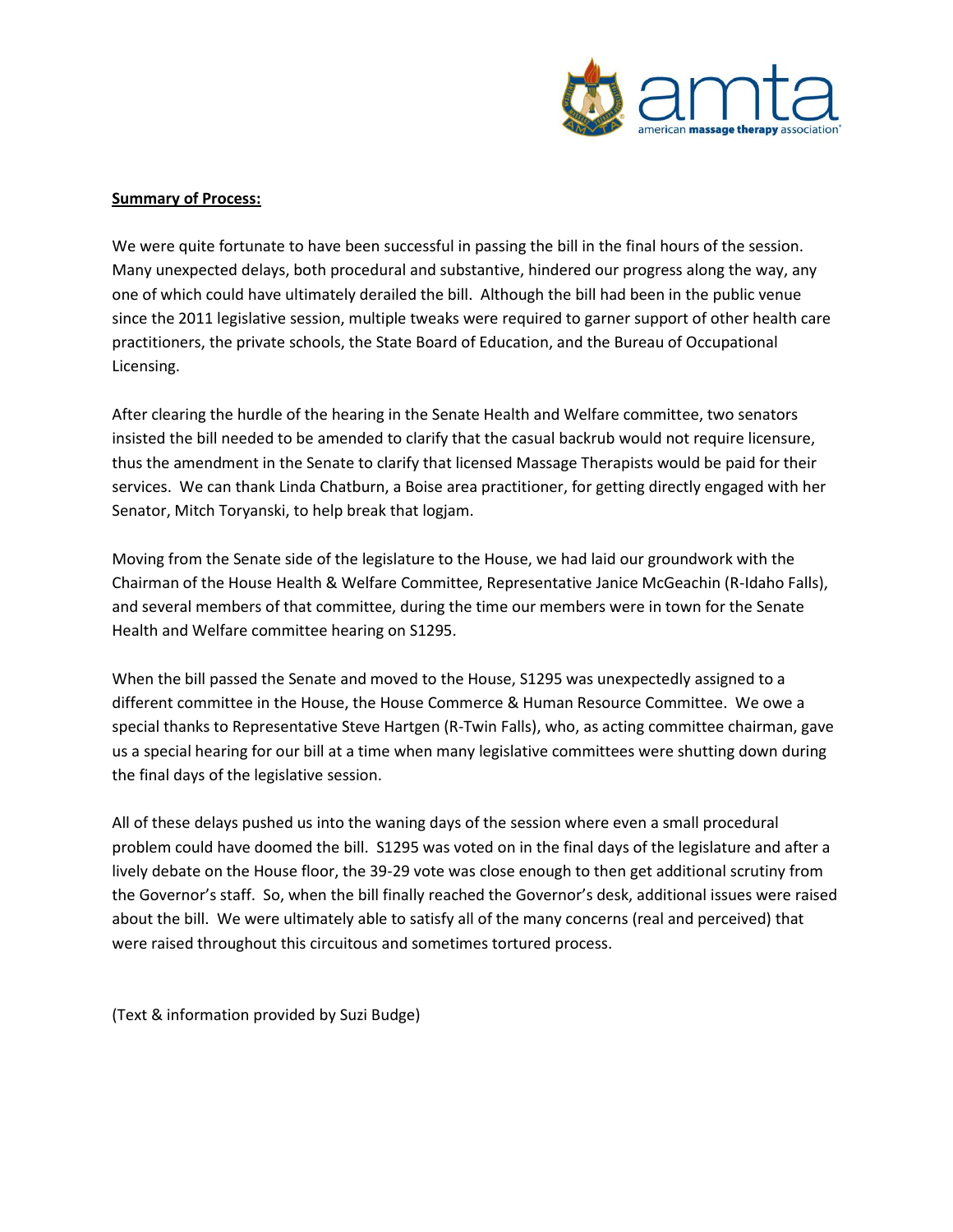

# **2 nd Regular Session, 61st Idaho Legislature - Legislative Session Timeline**

#### **02/27/12 Senate Health & Welfare Committee: Passed 7-2**

**AYES** -- Bock, Broadsword, Darrington, Heider, Lodge, Schmidt, Smyser **NAYS** – Nuxoll, Vick

#### **03/14/12 Senate vote: Passed 28-6-1**

**AYES** -- Bair, Bilyeu, Bock, Brackett, Broadsword, Cameron, Corder, Darrington, Davis, Goedde, Hammond, Heider, Hill, Johnson, Keough, LeFavour, Lodge, Malepeai, Mortimer, Rice, Schmidt, Siddoway, Smyser, Stennett, Tippets, Toryanski, Werk, Winder **NAYS** -- Fulcher, McKague, McKenzie, Nuxoll, Pearce, Vick **Absent** -- Andreason

#### **Floor Sponsor - Hammond**

#### **03/19/12 House Commerce & Human Resources Committee: Passed 7-2**

**AYES** -- Hartgen, King, Lake, Marriott, Nesset, Ringo, Trail **NAYS** -- Simpson, Thayn **Absent** -- Loertscher

#### **03/22/12 House vote: Passed 39-29-2**

**AYES** -- Anderson, Andrus, Batt, Bell, Bilbao, Black, Block (Block), Bolz, Buckner-Webb, Burgoyne, Chadderdon, Chew, Collins, Cronin, Eskridge, Gibbs, Guthrie, Hartgen, Henderson, Higgins, Jaquet, Killen, King, Lacey, Lake, Marriott, Nesset, Pence, Perry, Ringo, Rusche, Shirley, Sims, Smith (30), Smith (24), Stevenson, Trail, Wills, Wood (27)

**NAYS** -- Barbieri, Barrett, Bateman, Bayer, Bedke, Boyle, Crane, DeMordaunt, Hagedorn, Hart, Harwood, Loertscher, Luker, McGeachin, McMillan, Moyle, Nielsen, Nonini, Palmer, Patrick, Raybould, Roberts, Schaefer, Shepherd, Simpson, Thayn, Thompson, Vander Woude, Mr. Speaker **Absent and excused** -- Ellsworth, Wood (35)

**Floor Sponsor - Marriott**

**03/27/12 Bill delivered to Governor** 

#### **04/03/12 Bill signed by Governor C.L. (Butch) Otter**

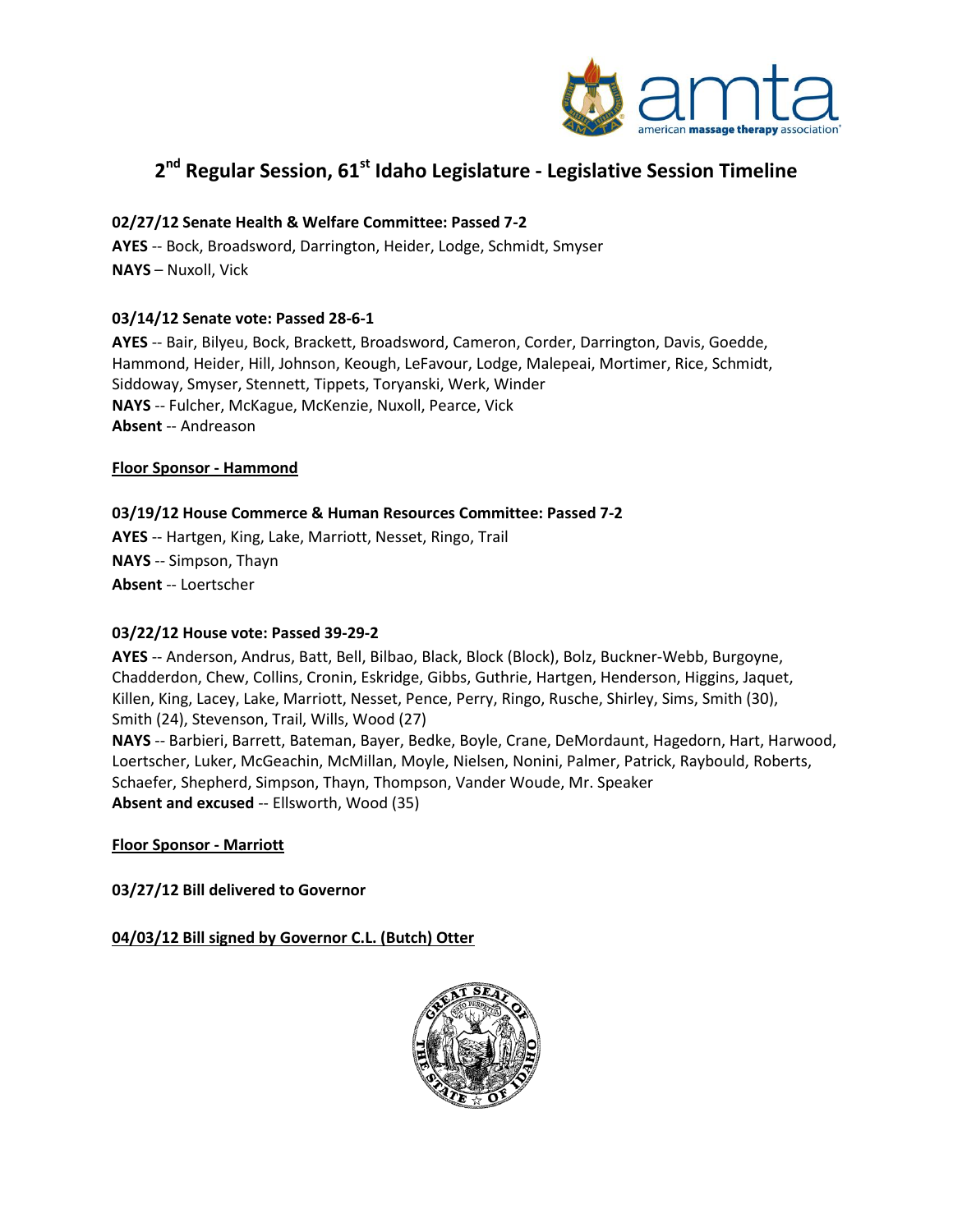

# **What does it mean and what happens next?**

SB 1295 creates the least level of professional regulation to offer the best public protection. Licensure of Massage Therapy will create:

- A defined scope of practice.
- An entry level education and training.
- Required continuing education.
- An avenue for discipline and complaints for consumers and practitioners.
- A state regulatory body empowered to enforce sanctions against those who violate the public trust.
- Preemption of local regulations, creating state-wide fair standards.

#### **The "Board":**

Part of the legislative / administrative process is the creation of the Idaho State Board of Massage Therapy. The law goes into effect on July 1st, 2012. After this date, the Governor can appoint the Board. Anyone interested in serving can go to the Governor's Office website at www.gov.idaho.gov . Under the Administration tab is the appointment program which has applications for appointments to Boards. Applications may be submitted before July  $1<sup>st</sup>$ , 2012 for consideration.

Once the Governor has made the appointments, the Bureau of Occupational Licenses will work with the appointees to set up the Board's first meeting. In the next several weeks, the Bureau will also be adding a link on its website for the Board. The Bureau will post information on the site as it becomes available (for example, the law will be posted now and the board members when appointed.)

When the Board meets it will develop rules to present to the legislature next session. If the legislature approves the rules, they will go into effect when the Concurrent Resolution on rules is signed by the Pro Tem and Speaker. This is generally around the end of the session in March or April. Once these are in effect, the Board will have the applications available so that individuals can apply and be licensed by July 1st, 2013 as required by law.

The following statement is taken from IBOL's webpage:

**"The Board has been given authority by law to regulate that profession by developing and enforcing various requirements. The Board's primary and over-riding mandate is to focus on the protection of the health, safety, and welfare of the general public of Idaho. As a member of the Board, you are an advocate of the public and should strive to always act in the public's best interests".**